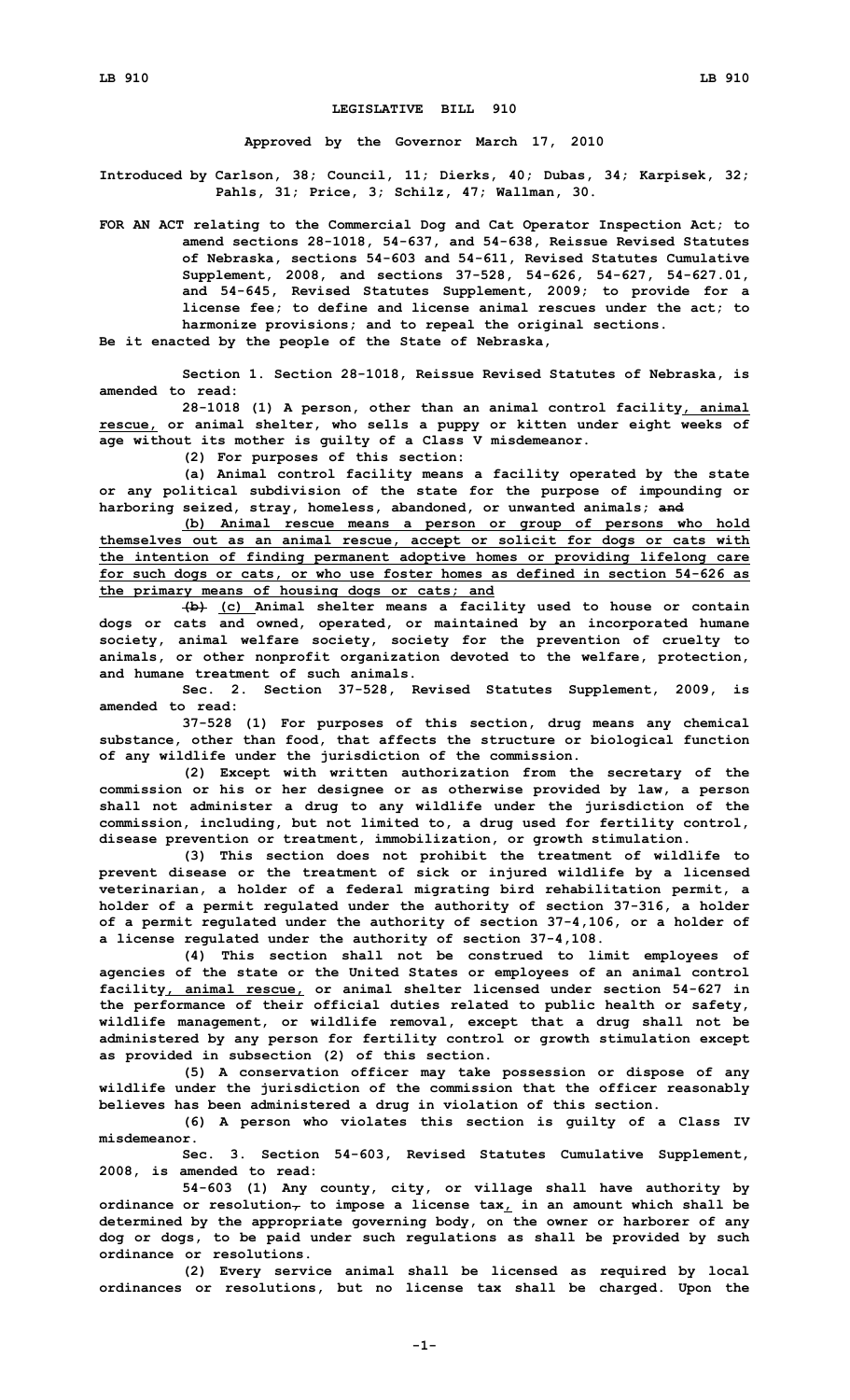**(3) Any county, city, or village that imposes <sup>a</sup> license tax on the owner or harborer of any cat or cats or any dog or dogs under this section shall, in addition to the license tax imposed by the licensing jurisdiction, collect from the licensee <sup>a</sup> fee of one dollar. The person designated by the licensing jurisdiction to collect and administer the license tax shall act as agent for the State of Nebraska in the collection of the fee. From each one-dollar fee collected, such person shall retain three cents and remit the balance to the State Treasurer for credit to the Commercial Dog and Cat Operator Inspection Program Cash Fund. If the person collecting the fee is the licensing jurisdiction, the three cents shall be credited to the licensing jurisdiction's general fund. If the person collecting the fee is <sup>a</sup> private contractor, the three cents shall be credited to an account of the private contractor. The remittance to the State Treasurer shall be made at least annually at the conclusion of the licensing jurisdiction's fiscal year, except that any licensing jurisdiction or private contractor that collects fifty dollars or less of such fees during the fiscal year may remit the fees when the cumulative amount of fees collected reaches fifty dollars.**

**Sec. 4. Section 54-611, Revised Statutes Cumulative Supplement, 2008, is amended to read:**

**54-611 In counties having <sup>a</sup> population of eighty thousand or more inhabitants and cities of the first class contained in such counties, if upon final hearing the defendant is adjudged guilty of any violation of section 54-601 or 54-608, the court may, in addition to the penalty provided in section 54-613, order such disposition of the offending dog as may seem reasonable and proper. Disposition includes sterilization, seizure, permanent assignment of the dog to <sup>a</sup> court-approved animal shelter or animal rescue as such terms are defined in section 28-1018, or destruction of the dog in an expeditious and humane manner. Reasonable costs for such disposition are the responsibility of the defendant.**

**Sec. 5. Section 54-626, Revised Statutes Supplement, 2009, is amended to read:**

**54-626 For purposes of the Commercial Dog and Cat Operator Inspection Act:**

**(1) Animal control facility means <sup>a</sup> facility operated by or under contract with the state or any political subdivision of the state for the purpose of impounding or harboring seized, stray, homeless, abandoned, or unwanted animals;**

**(2) Animal rescue means <sup>a</sup> person or group of persons who hold themselves out as an animal rescue, accept or solicit for dogs or cats with the intention of finding permanent adoptive homes or providing lifelong care for such dogs or cats, or who use foster homes as the primary means of housing dogs or cats;**

**(2) (3) Animal shelter means <sup>a</sup> facility used to house or contain dogs or cats and owned, operated, or maintained by an incorporated humane society, an animal welfare society, <sup>a</sup> society for the prevention of cruelty to animals, or other another nonprofit organization devoted to the welfare, protection, and humane treatment of such animals;**

**(3) (4) Boarding kennel means <sup>a</sup> facility which is primarily used to house or contain dogs or cats owned by persons other than the operator of such facility. The primary function of <sup>a</sup> boarding kennel is to temporarily harbor dogs or cats when the owner of the dogs or cats is unable to do so or to provide training, grooming, or other nonveterinary service for consideration before returning the dogs or cats to the owner. A facility which provides such training, grooming, or other nonveterinary service is not <sup>a</sup> boarding kennel for the purposes of the act unless dogs or cats owned by persons other than the operator of such facility are housed at such facility overnight. Veterinary clinics, animal control facilities, animal rescues, and nonprofit animal shelters are not boarding kennels for the purposes of the act;**

**(4) (5) Cat means any animal which is wholly or in part of the species Felis domesticus;**

**(5) (6) Commercial breeder means any one of the following: <sup>a</sup> person engaged in the business of breeding dogs or cats:**

**(a) <sup>A</sup> person who Who sells, exchanges, leases, or in any way transfers or offers to sell, exchange, lease, or transfer thirty-one or more dogs or cats in <sup>a</sup> twelve-month period beginning on April 1 of each year;**

**(b) <sup>A</sup> person engaged in the business of breeding dogs or cats who Who owns or harbors four or more dogs or cats, intended for breeding, in <sup>a</sup> twelve-month period beginning on April 1 of each year;**

**(c) <sup>A</sup> person whose Whose dogs or cats produce <sup>a</sup> total of four or**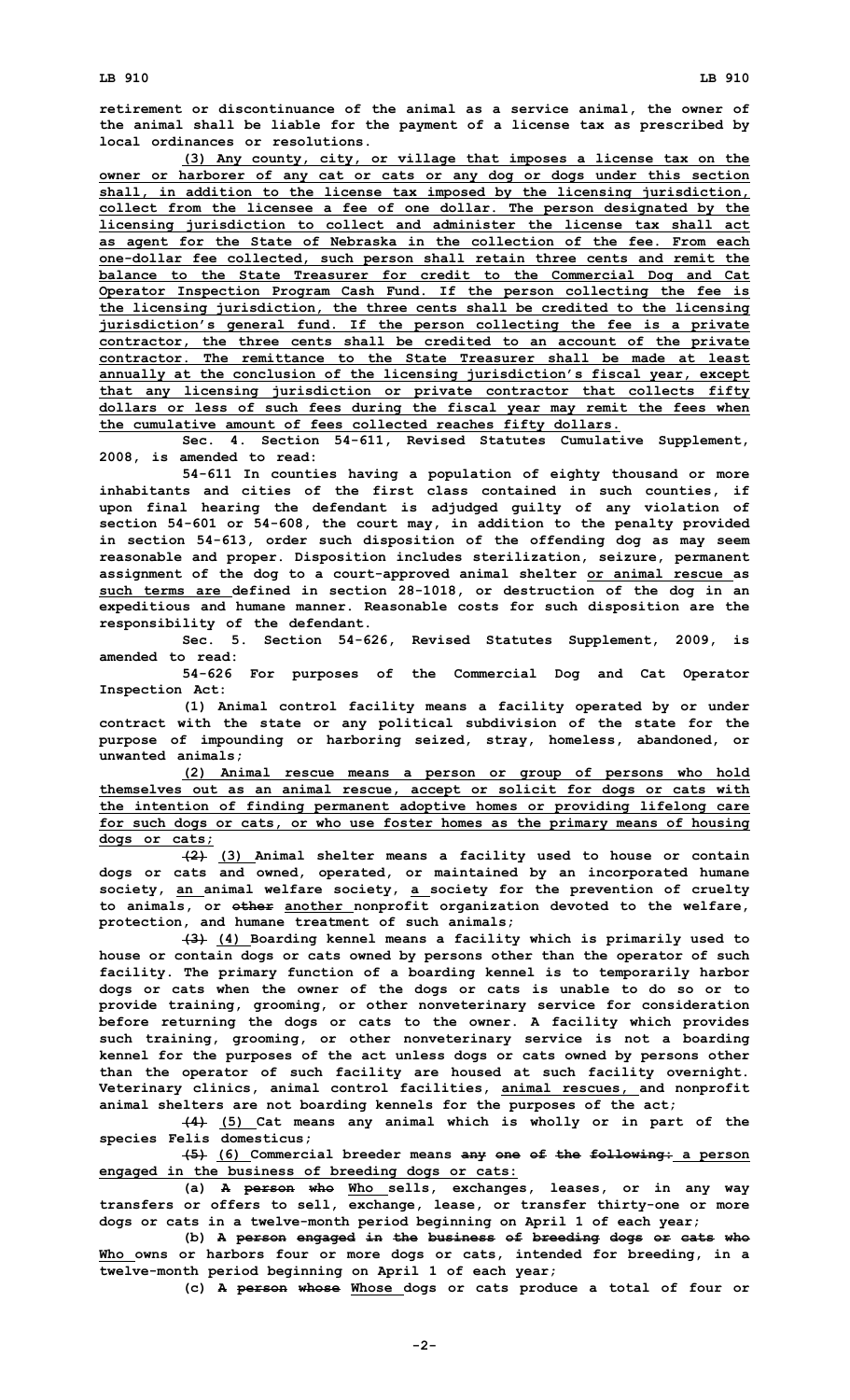**more litters within <sup>a</sup> twelve-month period beginning on April 1 of each year; or**

**(d) <sup>A</sup> person who Who knowingly sells, exchanges, or leases dogs or cats for later retail sale or brokered trading;**

**(6) (7) Dealer means any person who is not <sup>a</sup> commercial breeder or <sup>a</sup> pet shop but is engaged in the business of buying for resale or selling or exchanging dogs or cats as <sup>a</sup> principal or agent or who claims to be so engaged. A person who purchases, sells, exchanges, or leases thirty or fewer dogs or cats in <sup>a</sup> twelve-month period is not <sup>a</sup> dealer;**

**(7) (8) Department means the Bureau of Animal Industry of the Department of Agriculture with the State Veterinarian in charge, subordinate only to the director;**

**(8) (9) Director means the Director of Agriculture or his or her designated employee;**

**(9) (10) Dog means any animal which is wholly or in part of the species Canis familiaris;**

**(11) Foster home means any person who provides temporary housing for twenty or fewer dogs or cats that are six months of age or older in any twelve-month period and is affiliated with <sup>a</sup> person operating as an animal rescue that uses foster homes as its primary housing of dogs or cats. To be considered <sup>a</sup> foster home, <sup>a</sup> person shall not participate in the acquisition of the dogs or cats for which temporary care is provided. Any foster home which houses more than twenty dogs or cats that are six months of age or older in any twelve-month period or who participates in the acquisition of dogs or cats shall be licensed as an animal rescue;**

**(10) (12) Housing facility means any room, building, or areas used to contain <sup>a</sup> primary enclosure;**

**(11) (13) Inspector means any person who is employed by the department and who is authorized to perform inspections pursuant to the act;**

**(12) (14) Licensee means <sup>a</sup> person who has qualified for and received <sup>a</sup> license from the department pursuant to the act;**

**(13) (15) Pet animal means an animal kept as <sup>a</sup> household pet for the purpose of companionship, which includes, but is not limited to, dogs, cats, birds, fish, rabbits, rodents, amphibians, and reptiles;**

**(14) (16) Pet shop means <sup>a</sup> retail establishment which sells pet animals and related supplies;**

**(15) (17) Premises means all public or private buildings, kennels, pens, and cages used by <sup>a</sup> facility and the public or private ground upon which <sup>a</sup> facility is located if such buildings, kennels, pens, cages, or ground are used by the owner or operator of such facility in the usual course of business;**

**(16) (18) Primary enclosure means any structure used to immediately restrict <sup>a</sup> dog or cat to <sup>a</sup> limited amount of space, such as <sup>a</sup> room, pen, cage, or compartment;**

**(17) (19) Secretary of Agriculture means the Secretary of Agriculture of the United States Department of Agriculture;**

**(18) (20) Stop-movement order means <sup>a</sup> directive preventing the movement or removal of any dog or cat from the premises; and**

**(19) (21) Unaltered means any male or female dog or cat which has not been neutered or spayed or otherwise rendered incapable of reproduction.**

**Sec. 6. Section 54-627, Revised Statutes Supplement, 2009, is amended to read:**

**54-627 (1) <sup>A</sup> person shall not operate as <sup>a</sup> commercial breeder, <sup>a</sup> dealer, <sup>a</sup> boarding kennel, an animal control facility, or an animal shelter, or, beginning October 1, 2010, an animal rescue unless the person obtains the appropriate license as <sup>a</sup> commercial breeder, <sup>a</sup> dealer, <sup>a</sup> boarding kennel, an animal control facility, or an animal shelter, or, beginning October 1, 2010, an animal rescue. If <sup>a</sup> licensee is operating as an animal shelter as of the effective date of this act, he or she may apply for licensure as an animal rescue before October 1, 2010, and shall not be required to pay any licensing fee until October 1, 2010. <sup>A</sup> person shall not operate as <sup>a</sup> pet shop unless the person obtains <sup>a</sup> license as <sup>a</sup> pet shop. A pet shop shall only be subject to the Commercial Dog and Cat Operator Inspection Act and the rules and regulations adopted and promulgated pursuant thereto in any area or areas of the establishment used for the keeping and selling of pet animals. If <sup>a</sup> facility listed in this subsection is not located at the owner's residence, the name and address of the owner shall be posted on the premises.**

**(2) An applicant for <sup>a</sup> license shall submit an application for the appropriate license to the department, on <sup>a</sup> form prescribed by the department, together with the annual license fee. Such fee is nonreturnable. Upon receipt of the application and annual license fee and upon completion of <sup>a</sup> qualifying inspection if required pursuant to section 54-630 for an**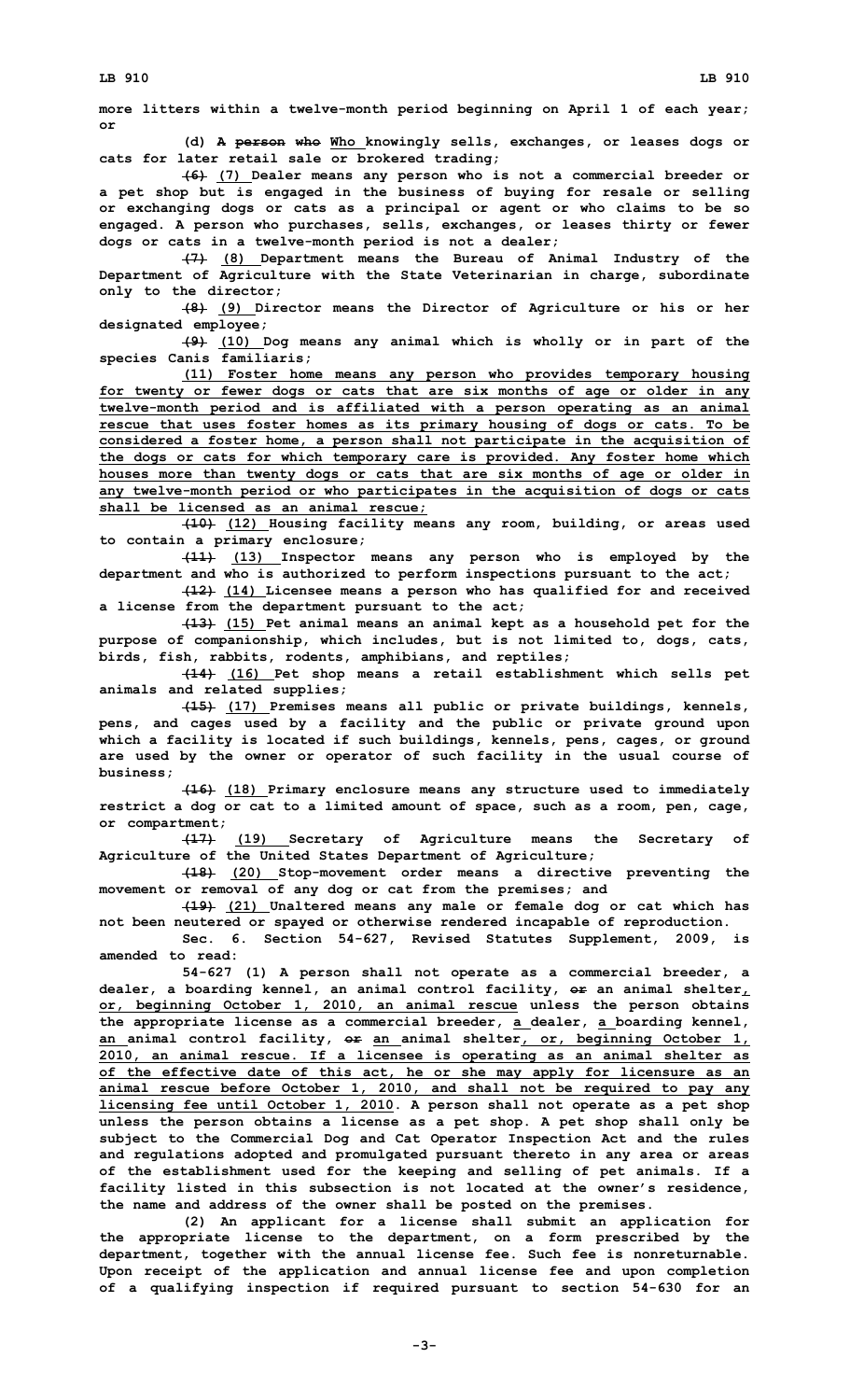**initial license applicant or if <sup>a</sup> qualifying inspection is deemed appropriate by the department before <sup>a</sup> license is issued for any other applicant, the appropriate license may be issued by the department. Such license shall not be transferable to another person or location.**

**(3)(a) Except as otherwise provided in this subsection, the annual license fee shall be determined according to the following fee schedule based upon the daily average number of dogs or cats housed by the licensee over the previous annual licensure period:**

**(i) Ten or fewer dogs or cats, one hundred fifty dollars;**

**(ii) Eleven to fifty dogs or cats, two hundred dollars; and**

**(iii) Fifty-one to one hundred dogs or cats, two hundred fifty dollars;**

**(iv) One hundred one to one hundred fifty dogs or cats, three hundred dollars;**

**(v) One hundred fifty-one to two hundred dogs or cats, three hundred fifty dollars;**

**(vi) Two hundred one to two hundred fifty dogs or cats, four hundred dollars;**

**(vii) Two hundred fifty-one to three hundred dogs or cats, four hundred fifty dollars;**

**(viii) Three hundred one to three hundred fifty dogs or cats, five hundred dollars;**

**(ix) Three hundred fifty-one to four hundred dogs or cats, five hundred fifty dollars;**

**(x) Four hundred one to four hundred fifty dogs or cats, six hundred dollars;**

**(xi) Four hundred fifty-one to five hundred dogs or cats, six hundred fifty dollars; and**

**(iii) (xii) More than fifty five hundred dogs or cats, two hundred fifty two thousand dollars.**

**(b) The initial license fee for any person required to be licensed pursuant to the act shall be one hundred twenty-five dollars.**

**(c) The annual license fee for <sup>a</sup> licensee that does not house dogs or cats shall be one hundred fifty dollars.**

**(d) The annual license fee for an animal rescue shall be one hundred fifty dollars.**

**(d) (e) The fees charged under this subsection may be increased or decreased by the director after <sup>a</sup> public hearing is held outlining the reason for any proposed change in the fee. The maximum fee that may be charged shall not result in <sup>a</sup> fee for any license category that exceeds the license fee set forth in this subsection by more than one hundred dollars. The maximum fee shall not exceed three hundred fifty dollars.**

**(4) <sup>A</sup> license to operate as <sup>a</sup> commercial breeder, <sup>a</sup> license to operate as <sup>a</sup> dealer, <sup>a</sup> license to operate as <sup>a</sup> boarding kennel, or <sup>a</sup> license to operate as <sup>a</sup> pet shop shall be renewed by filing with the department at least thirty days prior to on or before April 1 of each year <sup>a</sup> renewal application and the annual license fee. A license to operate as an animal control facility, animal rescue, or animal shelter shall be renewed by filing with the department at least thirty days prior to on or before October 1 of each year <sup>a</sup> renewal application and the annual license fee. Failure to renew <sup>a</sup> license prior to the expiration of the license shall result in an additional fee of twenty dollars required upon application to renew such license. <sup>a</sup> late renewal fee equal to twenty percent of the annual license fee due and payable each month, not to exceed one hundred percent of such fee, in addition to the license fee. The purpose of the late renewal fee is to pay for the administrative costs associated with the collection of fees under this section. The assessment of the late renewal fee shall not prohibit the director from taking any other action as provided in the act.**

**(5) <sup>A</sup> licensee under this section shall make its premises available for inspection pursuant to section 54-628 during normal business hours.**

**(6) The state or any political subdivision of the state which contracts out its animal control duties to <sup>a</sup> facility not operated by the state or any political subdivision of the state may be exempted from the licensing requirements of this section if such facility is licensed as an animal control facility, animal rescue, or animal shelter for the full term of the contract with the state or its political subdivision.**

**(7) Any fees collected pursuant to this section shall be remitted to the State Treasurer for credit to the Commercial Dog and Cat Operator Inspection Program Cash Fund.**

**Sec. 7. Section 54-627.01, Revised Statutes Supplement, 2009, is amended to read:**

**54-627.01 <sup>A</sup> dealer or pet shop licensed under section 54-627 shall**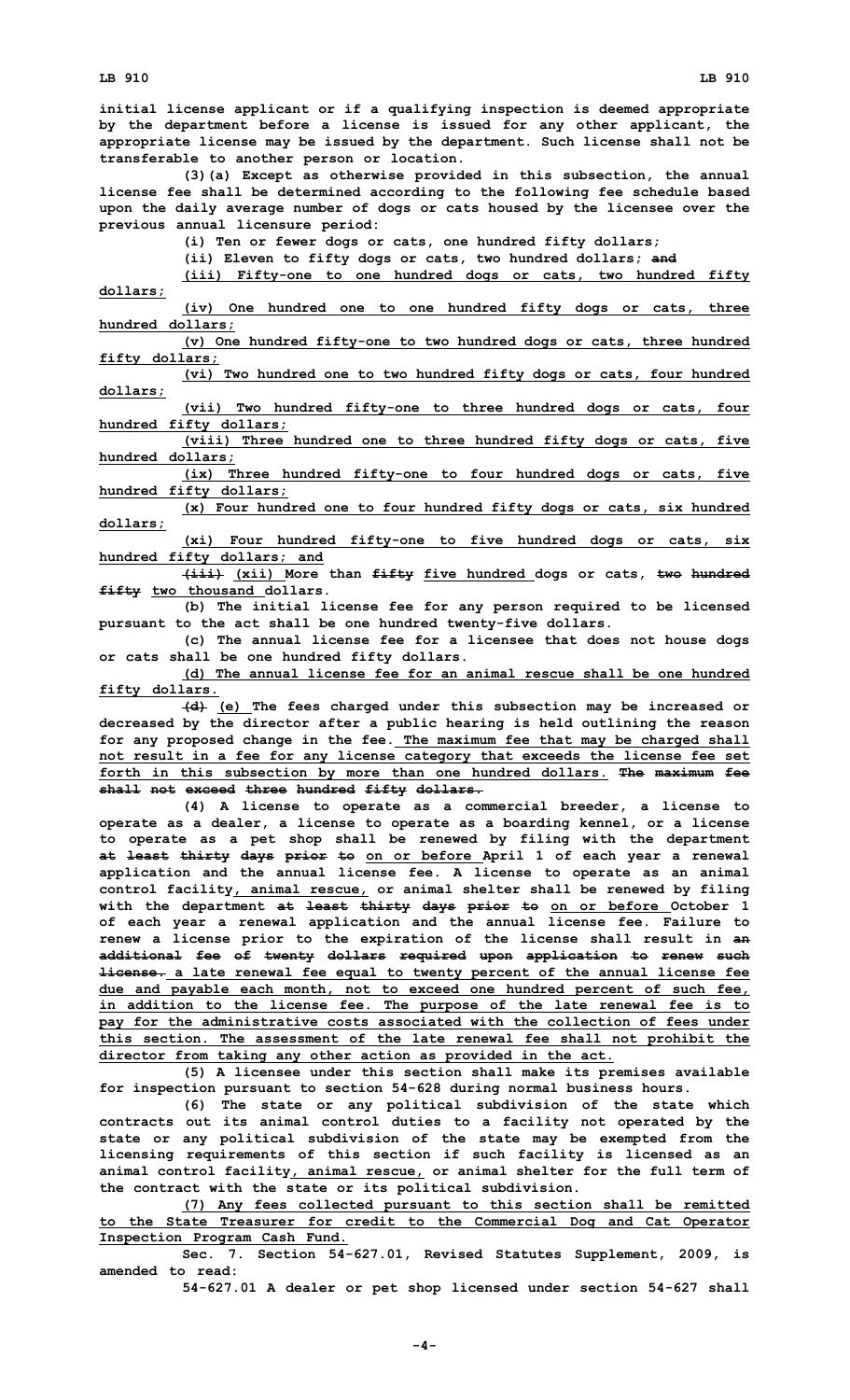**maintain <sup>a</sup> written veterinary care plan developed in conjunction with the attending veterinarian for the dealer or pet shop. An animal control facility, an animal rescue, an animal shelter, or <sup>a</sup> boarding kennel licensed under section 54-627 shall maintain <sup>a</sup> written emergency veterinary care plan.**

**Sec. 8. Section 54-637, Reissue Revised Statutes of Nebraska, is amended to read:**

**54-637 (1) Every dealer, commercial breeder, animal shelter, animal rescue, animal control facility, or pet shop or any other retailer, who transfers ownership of <sup>a</sup> dog or cat to an ultimate consumer, shall deliver to the ultimate consumer of each dog or cat at the time of sale, written material, in <sup>a</sup> form determined by such seller, containing information on the benefits of spaying and neutering. The written material shall include recommendations on establishing <sup>a</sup> relationship with <sup>a</sup> veterinarian, information on early-age spaying and neutering, the health benefits associated with spaying and neutering pets, the importance of minimizing the risk of homeless or unwanted animals, and the need to comply with applicable license laws.**

**(2) The delivering of any model materials prepared by the Pet Industry Joint Advisory Council or the Nebraska Humane Society shall satisfy the requirements of subsection (1) of this section.**

**Sec. 9. Section 54-638, Reissue Revised Statutes of Nebraska, is amended to read:**

**54-638 Provision shall be made for spaying or neutering all dogs and cats released for adoption or purchase from any public or private animal shelter, animal rescue, or animal control facility operated by <sup>a</sup> humane society, <sup>a</sup> county, <sup>a</sup> city, or another political subdivision. Such provision may be made by:**

**(1) Causing the dog or cat to be spayed or neutered by <sup>a</sup> licensed veterinarian before releasing the dog or cat for adoption or purchase; or**

**(2) Entering into <sup>a</sup> written agreement with the adopter or purchaser of the dog or cat, guaranteeing that spaying or neutering will be performed by <sup>a</sup> licensed veterinarian in compliance with an agreement which shall contain the following information:**

**(a) The date of the agreement;**

**(b) The name, address, and signature of the releasing entity and the adopter or purchaser;**

**(c) <sup>A</sup> description of the dog or cat to be adopted or purchased;**

**(d) <sup>A</sup> statement, in conspicuous bold print, that spaying or neutering of the dog or cat is required pursuant to this section; and**

**(e) The date by which the spaying or neutering will be completed, which date shall be (i) in the case of an adult dog or cat, the thirtieth day after the date of adoption or purchase or (ii) in the case of <sup>a</sup> pup or kitten, either (A) the thirtieth day after <sup>a</sup> specified date estimated to be the date the pup or kitten will reach six months of age or (B) if the releasing entity has <sup>a</sup> written policy recommending spaying or neutering of certain pups or kittens at an earlier date, the thirtieth day after such date.**

**Sec. 10. Section 54-645, Revised Statutes Supplement, 2009, is amended to read:**

**54-645 For purposes of the Dog and Cat Purchase Protection Act:**

**(1) Casual breeder means any person, other than <sup>a</sup> commercial breeder as defined in section 54-626, who offers for sale, sells, trades, or receives consideration for one or more pet animals from <sup>a</sup> litter produced by <sup>a</sup> female dog or cat owned by such casual breeder;**

**(2) Clinical symptom means indication of an illness or dysfunction that is apparent to <sup>a</sup> veterinarian based on the veterinarian's observation, examination, or testing of an animal or on <sup>a</sup> review of the animal's medical records;**

**(3) Health certificate means the official small animal certificate of veterinary inspection of the Bureau of Animal Industry of the Department of Agriculture;**

**(4) Pet animal means <sup>a</sup> dog, wholly or in part of the species Canis familiaris, or <sup>a</sup> cat, wholly or in part of the species Felis domesticus, that is under fifteen months of age;**

**(5) Purchaser means the final owner of <sup>a</sup> pet animal purchased from <sup>a</sup> seller. Purchaser does not include <sup>a</sup> person who purchases <sup>a</sup> pet animal for resale;**

**(6) Seller means <sup>a</sup> casual breeder or any commercial establishment, including <sup>a</sup> commercial breeder, dealer, or pet shop as such terms are defined in section 54-626, that engages in <sup>a</sup> business of selling pet animals to <sup>a</sup> purchaser. A seller does not include an animal control facility, animal rescue, or animal shelter as defined in section 54-626 or any animal adoption activity that an animal control facility, animal rescue, or animal shelter**